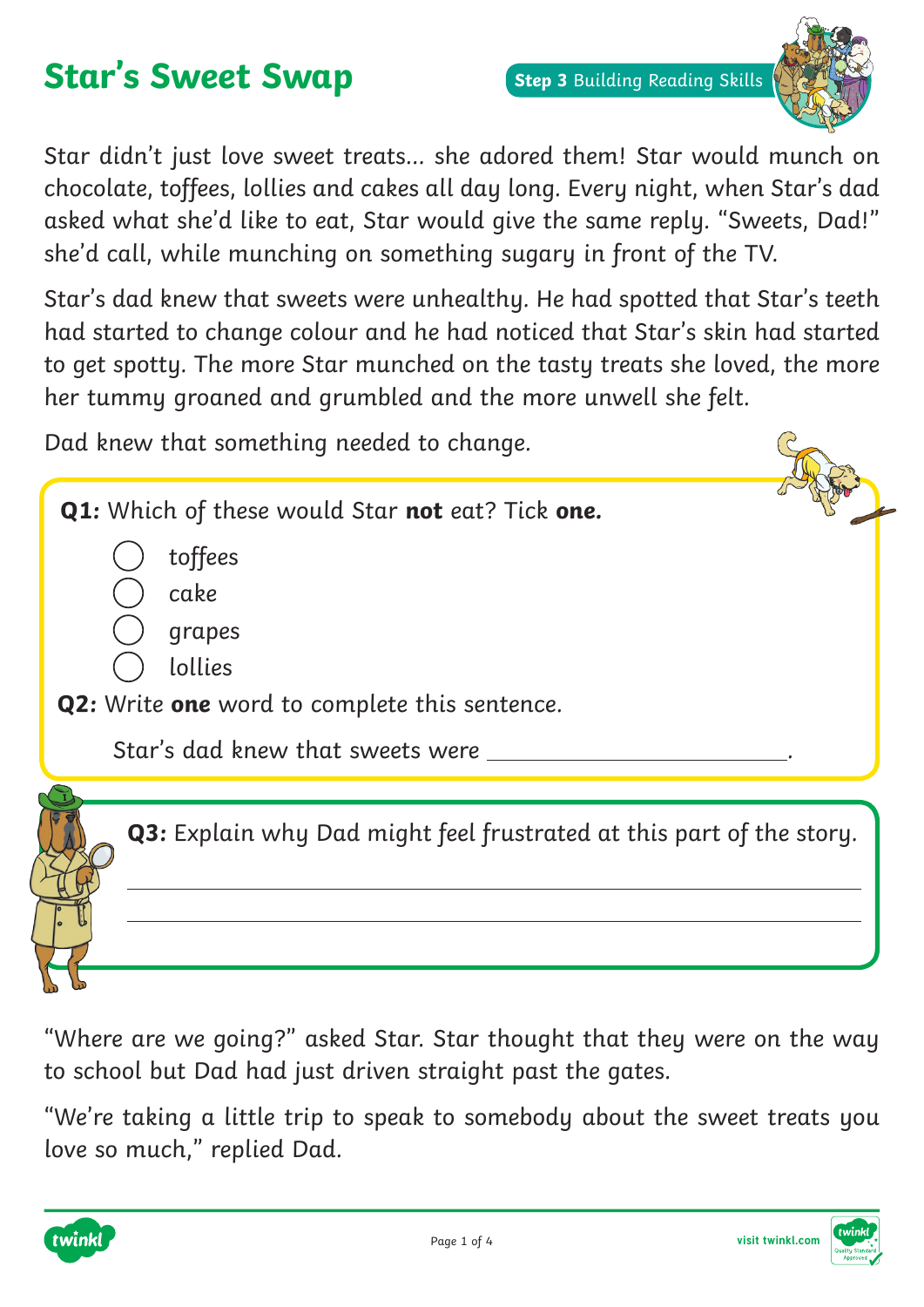#### **Star's Sweet Swap**



"Yippee!" cried Star. Star had always wanted to go to the chocolate factory and her dad must have finally listened. Her mouth started to water as she thought of all of the delicious surprises in store.

However, as the car stopped, Star realised that they were not outside the chocolate factory. They were outside of the doctor's surgery.

"The person we are going to speak to is Dr Ibrahim," explained Dad. "All those sweet treats that you've been eating have been really unhealthy for your body. We need Dr Ibrahim's help to make you better."



 $\overline{a}$ 

**Q4:** Where did Star think that she was going?

**Q5:** Find and copy **two** words from the text which mean the same as 'said'.

**Q6:** How do you think Star felt at the end of this part of the story? Explain why.



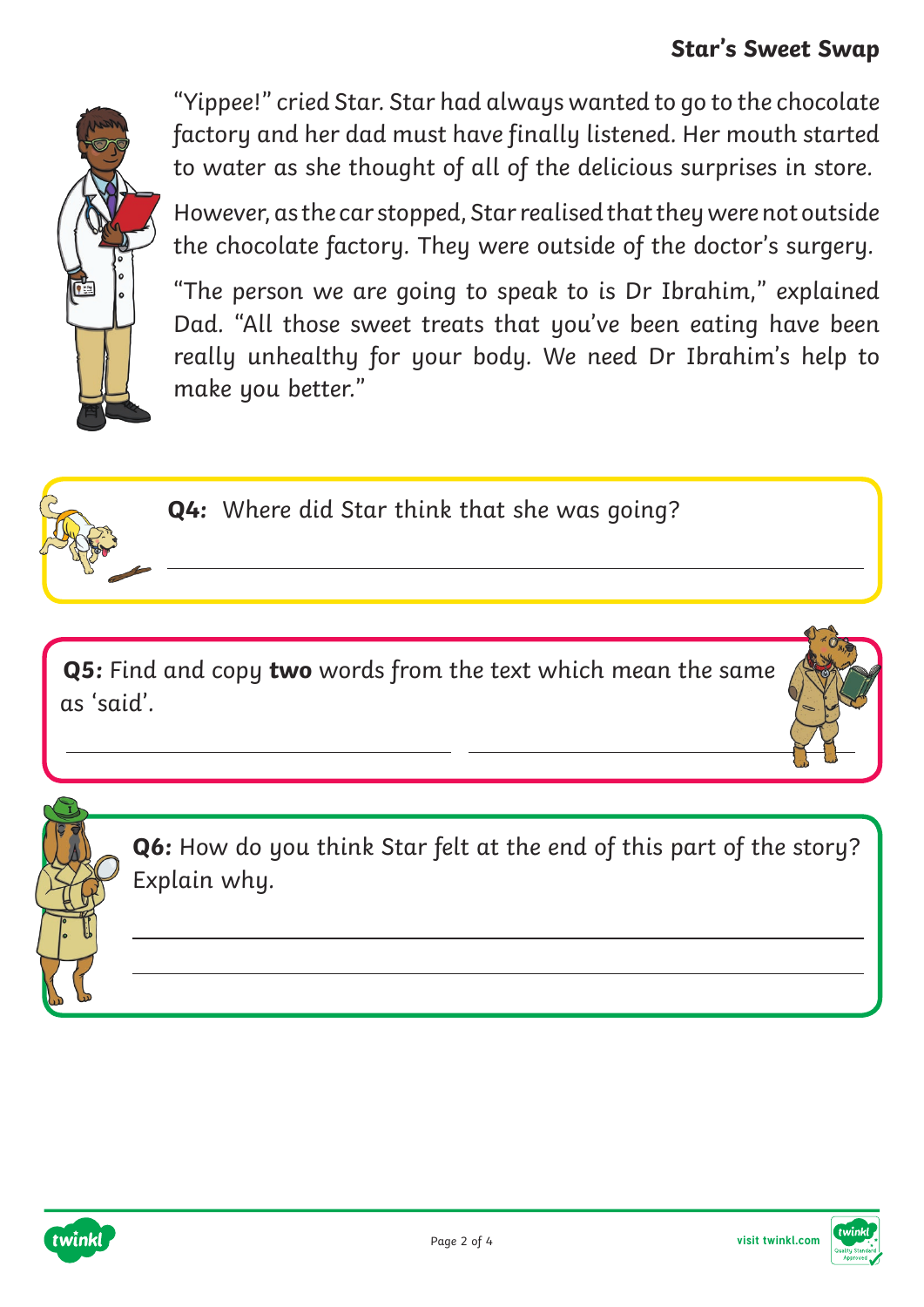

After a long talk with Dr Ibrahim, Star realised that she had been making a lot of unhealthy choices. Dr Ibrahim had explained that Star could still enjoy chocolate, toffees, lollies and cake from time to time but she couldn't have them every day. Dr Ibrahim gave Star and her

dad lots of new and healthy ideas. She even told them about a sweet treat that Star could enjoy every single day… fruit!

Dad dropped Star back at school just in time for lunch.

"Chocolate pudding again, Star?" asked Mr French.

"Not today, thank you," replied Star. To everyone's surprise, Star walked straight past the pudding and grabbed a healthy fruit salad.

"Mmmm. This really IS a sweet treat," thought Star and she proudly bit into the delicious, juicy berries.



**Q7:** Why do you think that everyone was surprised when Star grabbed a fruit salad?

**Q8:** Do you think that Star will keep up her healthy change? Explain your answer.





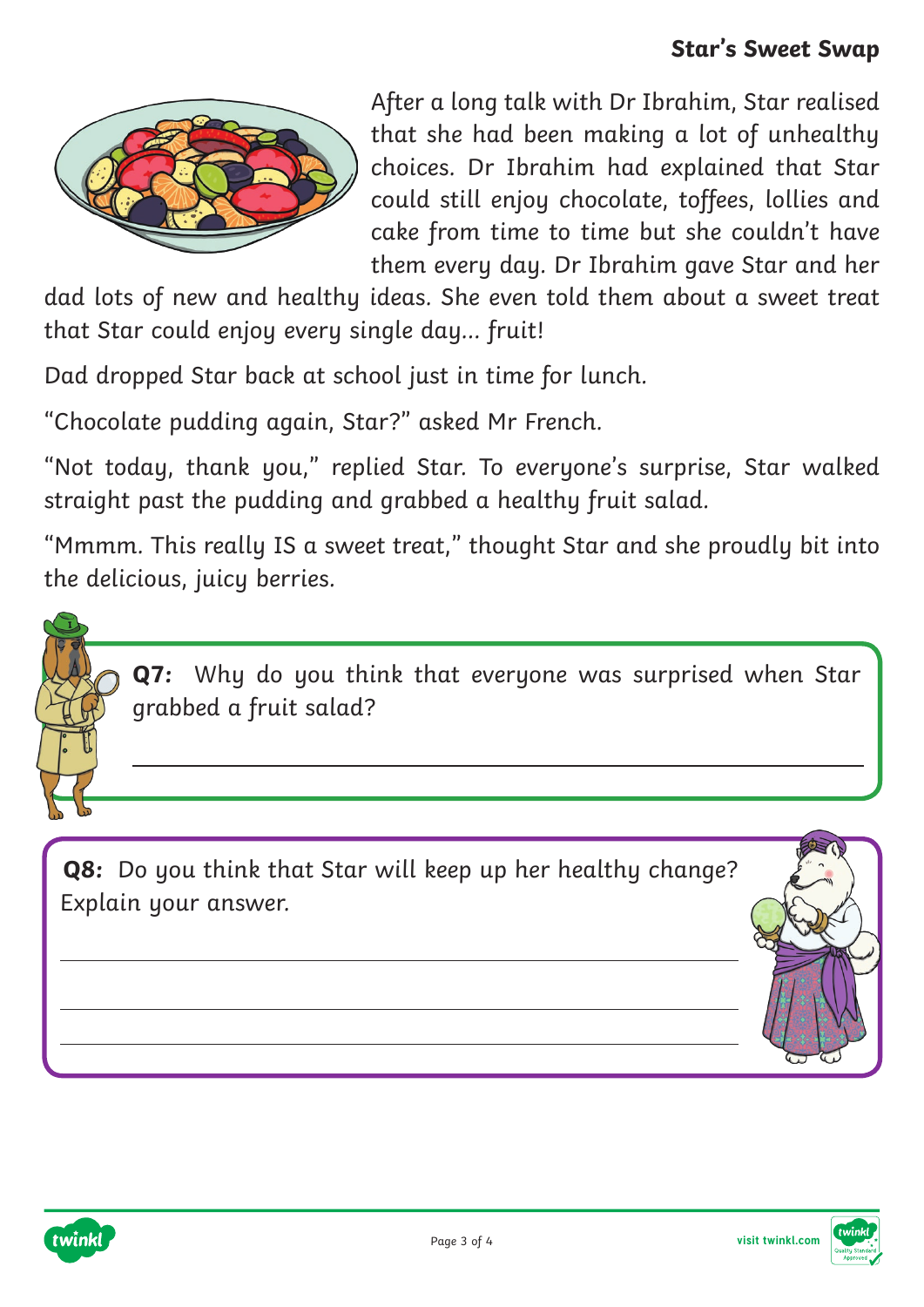**Q9:** Number the facts below to show the order that they appear in the story. The first one has been done for you.

Dad drove past the school gates.

**1** Star would munch on something sugary in front of the TV.

Star's teeth had started to change colour.

Star walked straight past the chocolate pudding.

Dr Ibrahim and Star had a long talk.





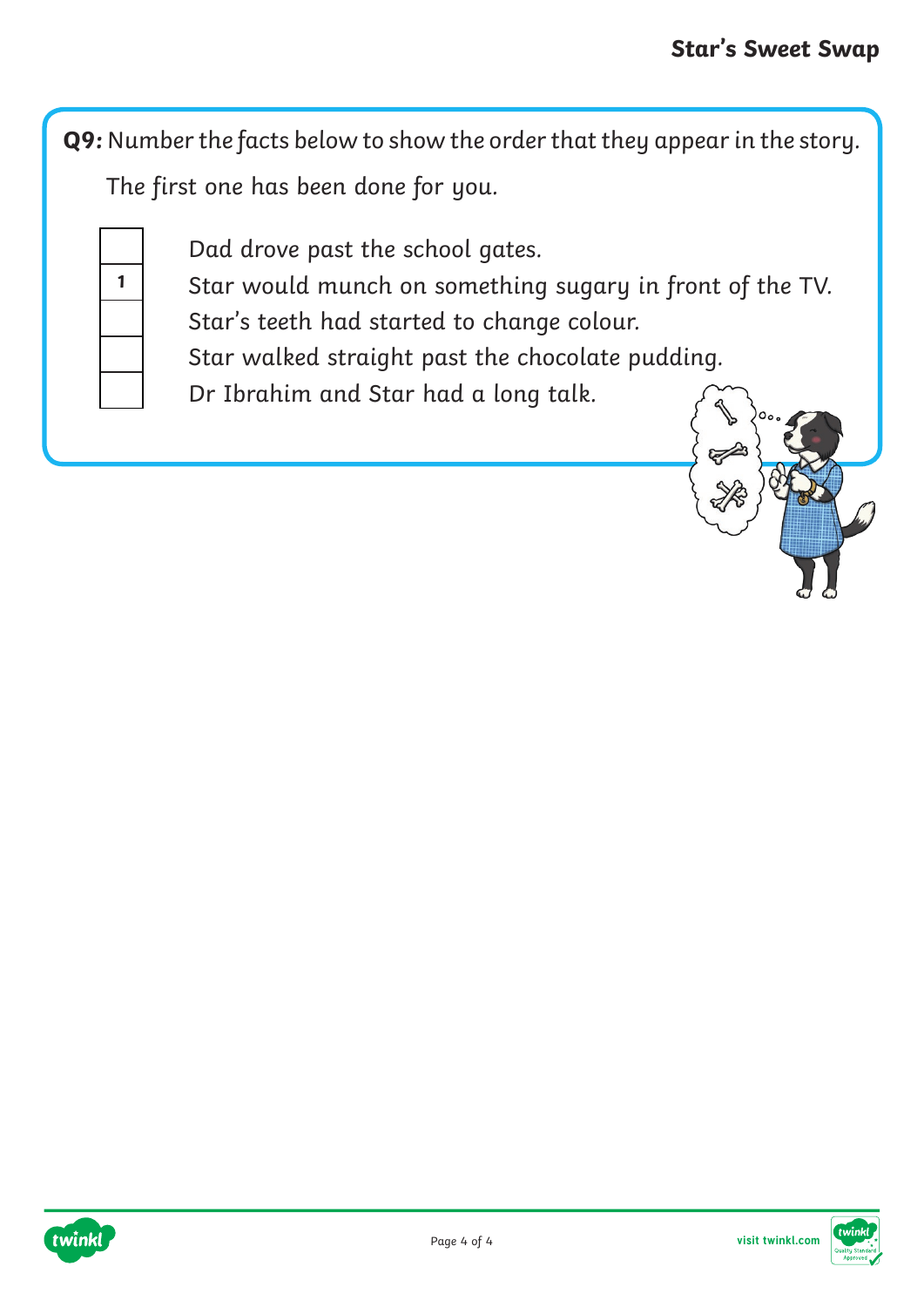## **Keeping Healthy: Developing Reading Skills Star's Sweet Swap – Answer Sheet**

- 1. Which of these would Star **not** eat? Tick **one.**
	- $( )$  toffees cake **grapes**
	- lollies
- 2. Write one word to complete this sentence.

Star's dad knew that sweets were **unhealthy**.

3. Explain why Dad might feel frustrated at this part of the story.

**Accept any reasonable explanation as to why Dad may be frustrated at the beginning of the story, such as:**

**• Dad might feel frustrated because Star keeps wanting to eat the same thing over and over and he wants her to change.**

**• Dad might feel frustrated because Star won't eat healthy food and he knows that she is getting poorly.**

4. Where did Star think that she was going?

### **Accept either of the following answers only:**

- **• to school**
- **• to the chocolate factory**
- 5. Find and copy **two** words from the text which mean the same as 'said'.

### **Accept any two of the following answers only:**

- **• asked**
- **• replied**
- **• cried**
- **• explained**



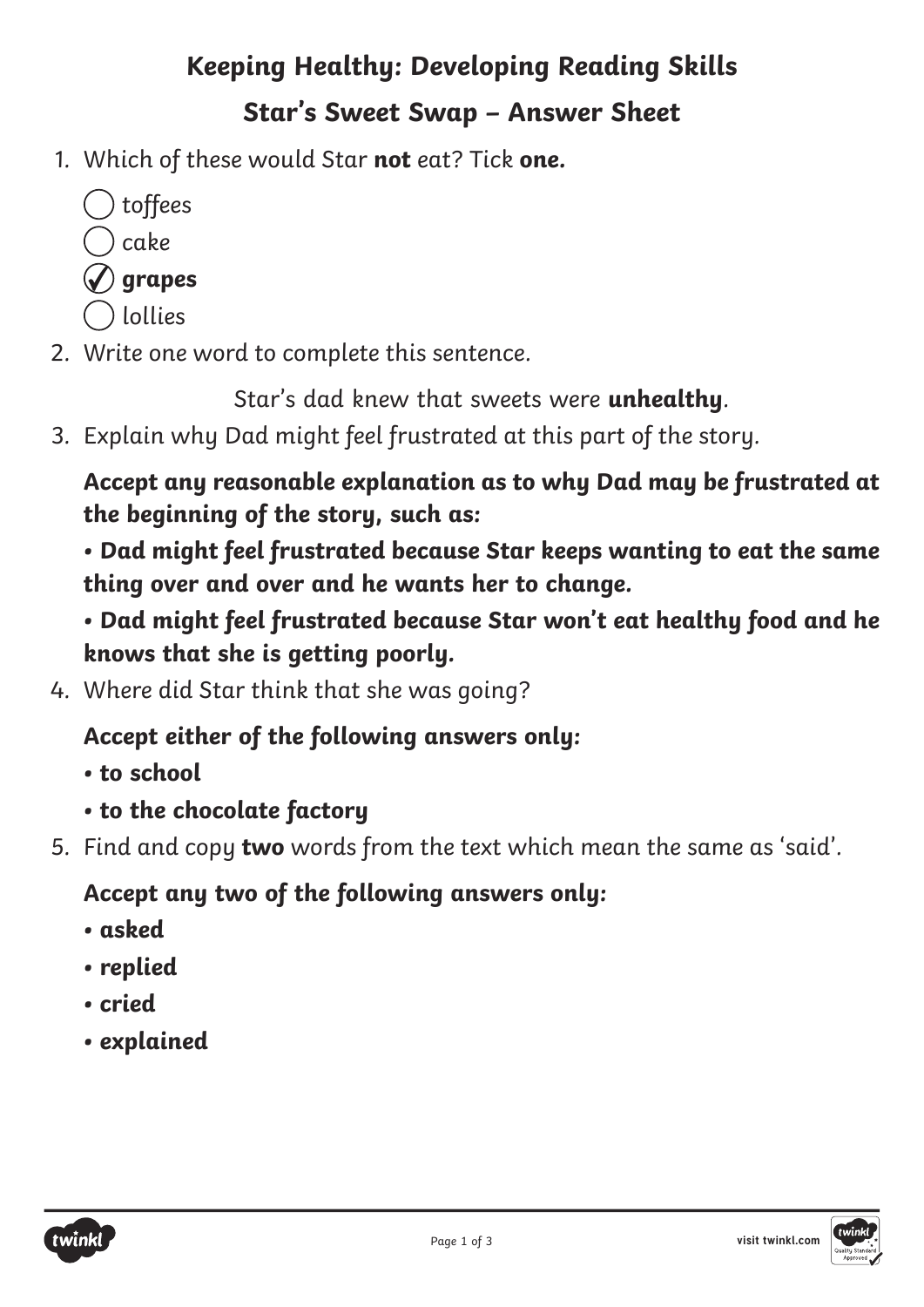6. How do you think Star felt at the end of this part of the story? Explain why.

**Accept any reasonable inference regarding how Star felt providing that a corresponding explanation is given, such as:**

**• Star feels shocked because she did not expect to be going to the doctor's surgery.**

**• Star feels worried about what the doctor might say because she knows she hasn't been healthy.**

**• Star feels cross with Dad because he did not tell her where they were going.**

**• Star feels disappointed because she had got her hopes up about going to the chocolate factory.**

7. Why do you think that everyone was surprised when Star grabbed a fruit salad?

**Accept answers which infer that everyone was surprised because it was so unusual for Star to choose fruit over a chocolate pudding, e.g.**

**• Everyone was surprised because no one had seen Star choose a fruit salad before.**

**• Everyone was surprised because Star had never been known to turn down a chocolate pudding.**

8. Do you think that Star will keep up her healthy change? Explain your answer.

**Accept either yes or no providing that an explanation is given in support of the answer, such as:**

**• Yes, because I think Dr Ibrahim has helped her to realise that she will be poorly if she keeps eating sweets.**

• **No, because Star loves sweets so much that she might miss them and go back to eating them.**